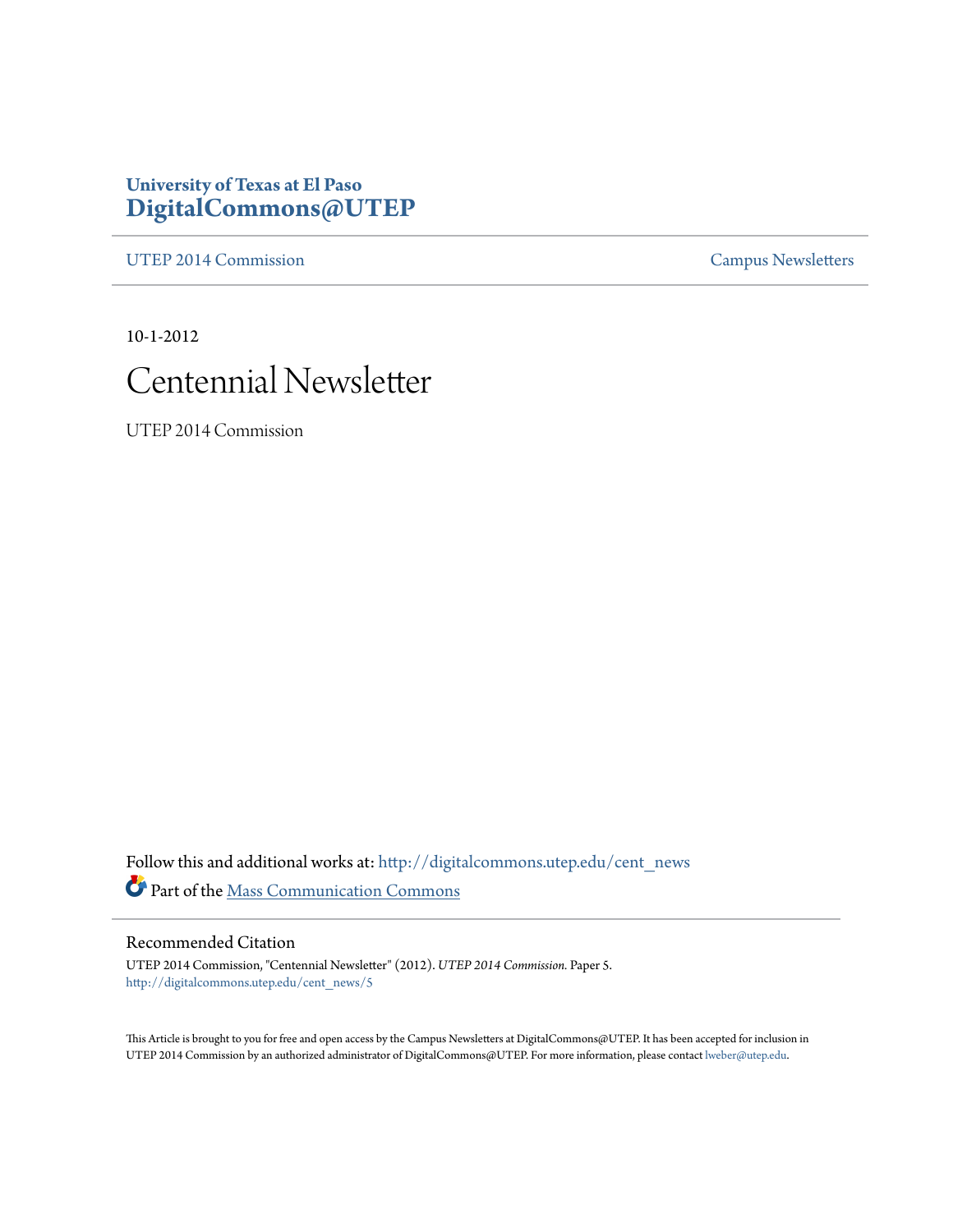# THE UNIVERSITY OF TEXAS AT EL PASO **CENTENNIAL NEWSLETTER**

VOLUME 1, NUMBER 7 (OCTOBER 2012)



### **From the UTEP 2014 Commission**

The entire 2014 Commission convened a meeting in Quinn Hall on Oct. 3, to receive updates on plans for the Centennial. Co-Chair Laura Tate Goldman welcomed attendees and introduced seven new members of the Commission. Executive Director Dr. Keith Erekson then showed how the recommendations of the

four committees have been translated into dozens of projects now under way on campus. Committees will meet early in 2013 to review the progress on projects particular to each committee. Dr. Erekson also invited Commission members to be involved with projects of personal interest to each Commission member. Dr. Sylvia Acosta reported on the Centennial fundraising efforts—we are ahead of schedule and doing well. University President Dr. Diana Natalicio then outlined the transformations under way on campus to turn the center of campus into an inviting, pedestrian-friendly space. Co-Chair Ed Escudero closed the meeting by emphasizing that this is our time to make a difference at UTEP and in the El Paso community. After the meeting, Commission members went to the Alumni Lodge, passing along the way architectural renderings of the future spaces on campus.

We welcome to the Commission the following new members: Terrie Todd, vice president of business development for Comfort Keepers (assigned to the Events Committee); Mary Kipp, senior vice president, general counsel and chief compliance officer, for El Paso Electric Company (Events); Beto Pallares, founder of Joseph Advisory Services (Marketing); Malena Field, vice president of human resources for the Texas-New Mexico Newspapers Partnership (Marketing); Miguel Barrio, vice president of Capital Bank (Outreach); William Serrata, president of El Paso Community College (Outreach); and Roy Mathew, director of UTEP's Center for Institutional Evaluation, Research and Planning (Keepsakes & Publications).

#### **Centennial on Campus**

On Sept. 28, more than 60 staff, faculty, students, and friends of UTEP participated in an opening retreat that assembled the leaders of the dozens of Centennial projects now under way. President Natalicio welcomed the guests and charged them with carrying out UTEP's best Centennial possible. Escudero and Tate Goldman expressed the gratitude and support of the 2014 Commission. Dr. Erekson provided a brief overview of Centennial planning and the majority of the time was spent listening to individual project leaders share their plans and excitement for their work.

Campaign Goal: \$200 million

[As of August 31: \\$165 million](http://www.campaignforutep.org/index.html) (82.5%)





**Sept. 26-Oct. 20, 2012**  Exhibit on students in Union Gallery

**Oct. 23, 2012**  Sam Donaldson to give Centennial Lecture

> **Nov. 5, 2012**  [Centennial Salsa Contest](http://centennial.utep.edu/index.php/en/beinvolved/salsacontest) at the International Food Fair